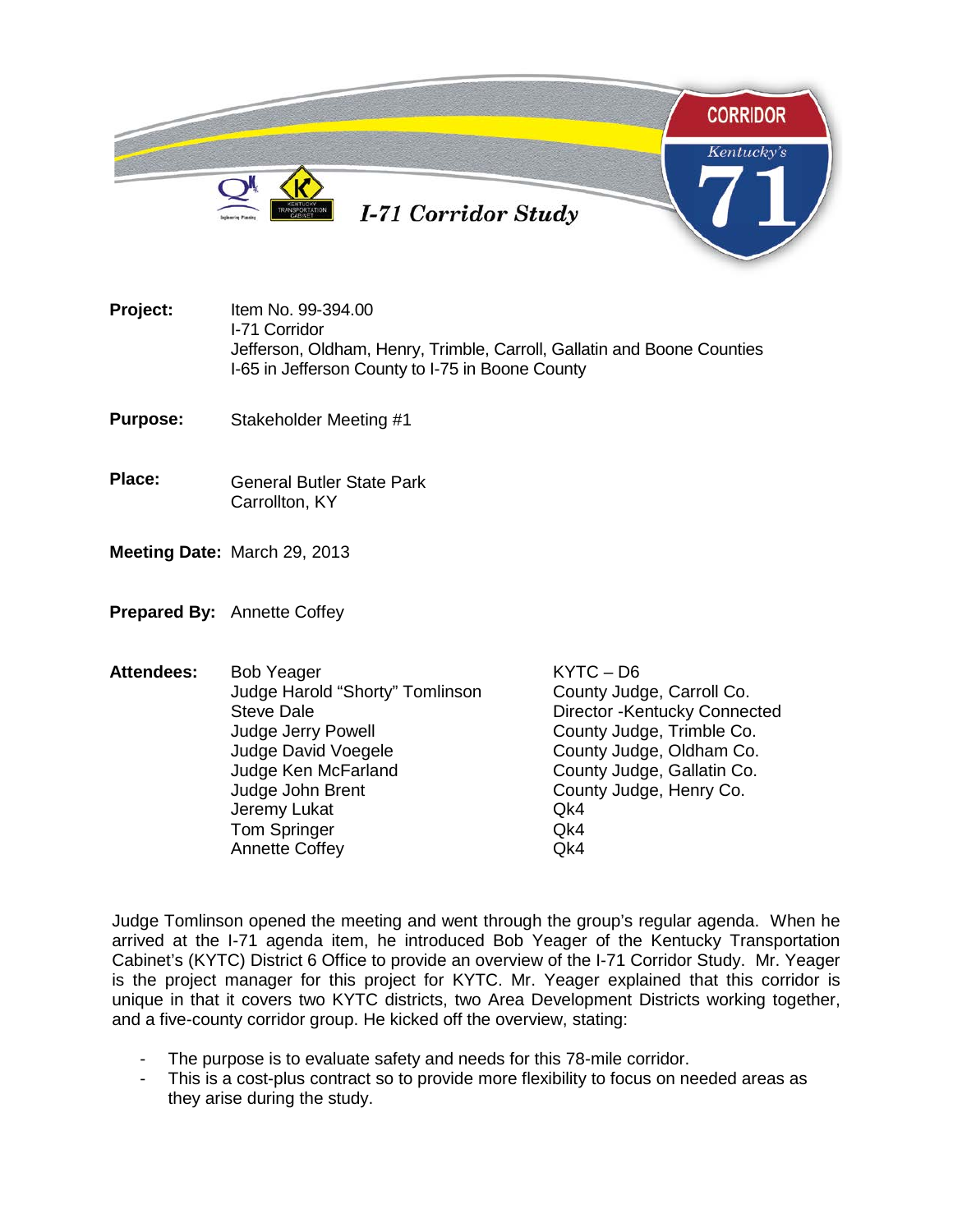I-71 Corridor Study Stakeholder Meeting #1 March 29, 2013 Page 2

> - The goal is to have recommendations from this study by the end of this year, so they are available for consideration into the next highway plan.

Mr. Yeager then introduced Annette Coffey, Qk4's Project Manager for this project. Ms. Coffey gave a brief presentation of the purpose and scope of this I-71 study (attached). The I-71 Corridor Study is from I-64 to I-75, nearly 78 miles, and the two main focuses are safety and congestion. That presentation is attached. The key points were:

- The Scope of Work will focus on the segments of I-71 that have not been studied
- The Scope includes stakeholder involvement, a snapshot in time now, and a snapshot of what the corridor may look like 25 years from now. Qk4 will compile and analyze existing conditions (bridges, traffic, crash data, ramps, merge and diverge movements, safety conditions, etc.), perform traffic data collection, analyze existing conditions, improvement options, and recommend improvements and priorities, then document the process.
- Quick Wins will also be identified as a part of this study.
- A draft report is due in October and a final report in December

The County Judges were provided a questionnaire and asked to meet with their industry representatives to assist in providing truck data to help Qk4 better represent the current and future traffic in their counties. This information was requested by April 6, 2013 to help keep the project on schedule. Mr. Springer also discussed the importance of the interstate system to the Federal Highway Administration and the importance of this information requested.

The group requested that a copy of the presentation be provided to them following the meeting. Mr. Dale will draft a letter for each County Judge to aid in meeting with their respective industries to gain the needed information. The regular meeting of this larger group will take place next month; Bob Yeager will provide an update at that meeting.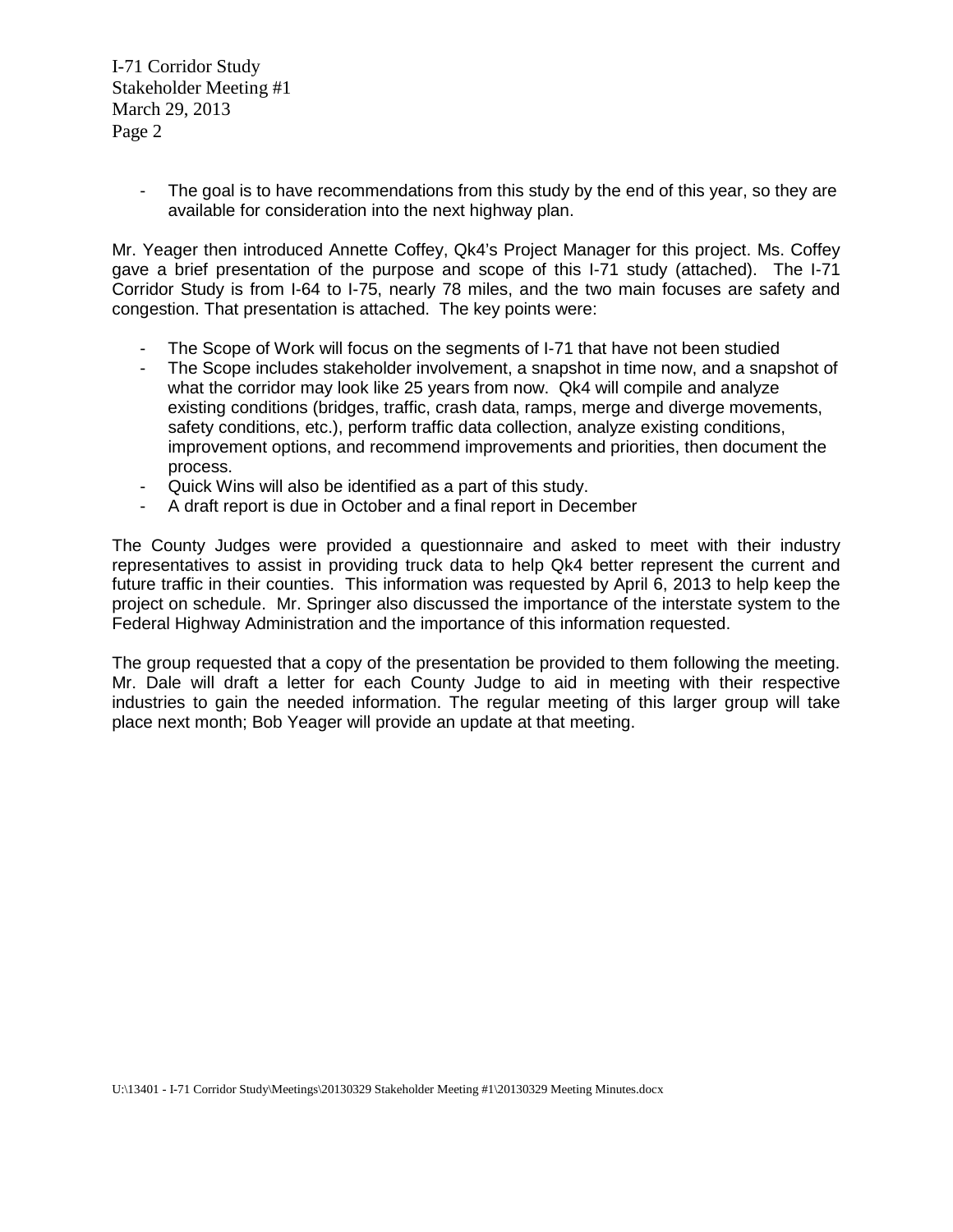

- **Project:** Item No. 99-394.00 I-71 Corridor Jefferson, Oldham, Henry, Trimble, Carroll, Gallatin and Boone Counties I-65 in Jefferson County to I-75 in Boone County
- **Purpose:** Stakeholder Meeting #2
- **Place:** John Black Convention Center Oldham County, KY
- **Meeting Date:** April 29, 2013
- **Prepared By:** Annette Coffey
- Attendees: Judge Harold "Shorty" Tomlinson County Judge, Carroll Co.<br>Steve Dale **Communisty** Director -Kentucky Connector Director -Kentucky Connected Judge Jerry Powell **County Judge, Trimble Co.**<br>Judge David Voegele County Judge, Oldham Co. Judge David Voegele **County Judge, Oldham Co.**<br>Judge Ken McFarland County Judge, Gallatin Co. Judge Ken McFarland **County Judge, Gallatin Co.**<br>Judge John Brent County Judge, Henry Co. Judge John Brent County Judge, Henry Co.<br>Gregory D. Goff Carroll Co. Community De Carroll Co. Community Development Doug Miles **First National Bank** Frank Downing The County County<br>
Jeff Thelen The County NKADD Jeff Thelen Felicia Harper No. 1999 - KIPDA Jim Urban **Oldham County**<br>Deana Karem **Oldham County** Oldham Co. Ch Oldham Co. Chamber/Econ Dev. Lisa Stethen **International COVID-** JCTC Roger Hartlale **Henry County** Jimmie Simpson **Henry County Water District** Russ Rose **County Water** County Water John W. Black **Oldham County Fiscal Court** Bob Yeager KYTC – D6 Annette Coffey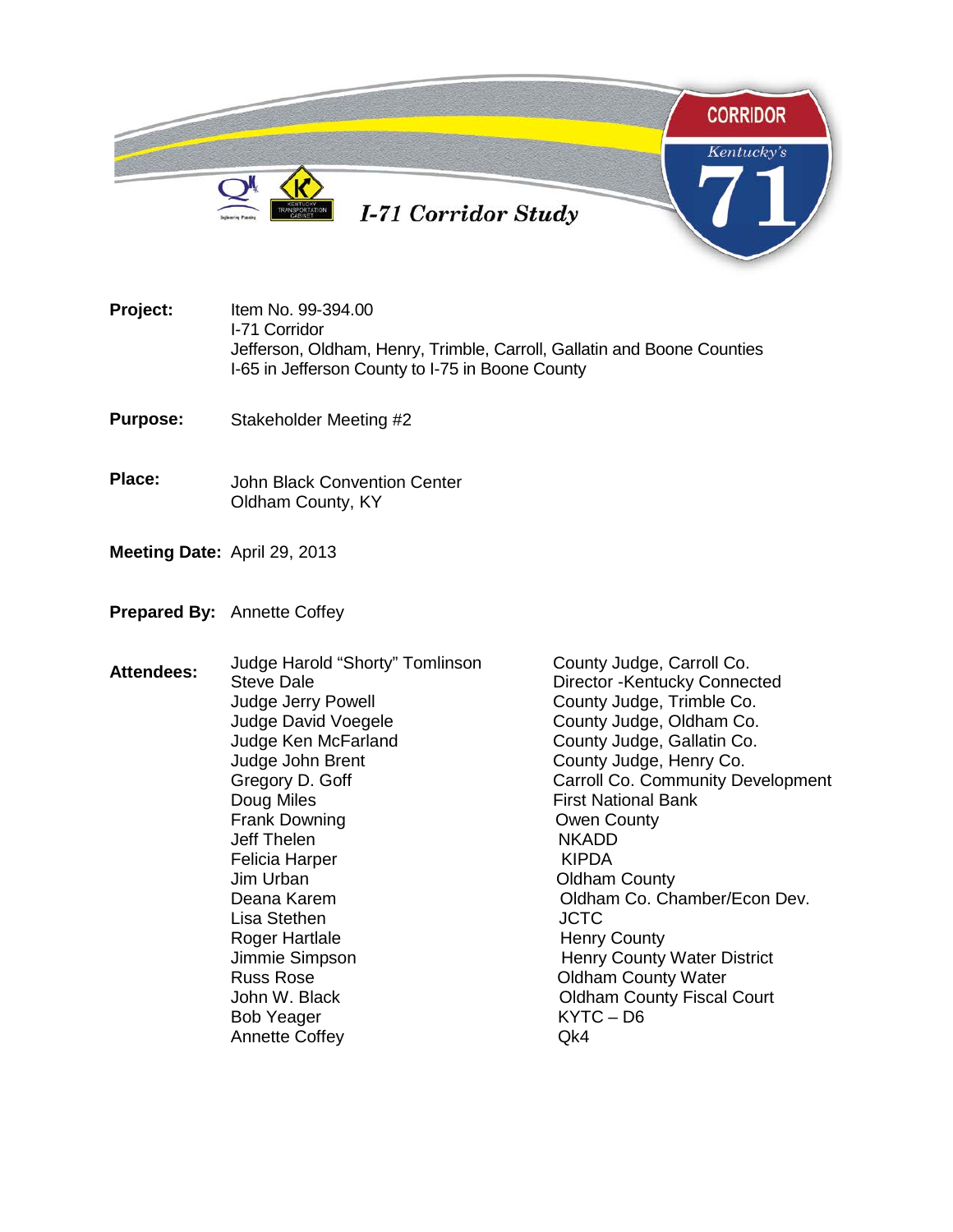I-71 Corridor Study Stakeholder Meeting #2 April 29, 2013 Page 2

Judge Tomlinson opened the meeting and went through the group's regular agenda. When he arrived at the I-71 agenda item, he introduced Bob Yeager of the Kentucky Transportation Cabinet's (KYTC) District 6 Office to provide an overview of the I-71 Corridor Study. Mr. Yeager is the project manager for this project for KYTC. Mr. Yeager explained that this corridor is unique in that it covers two KYTC districts, two Area Development Districts working together, and a five-county corridor group. He kicked off the overview, stating KYTC hired Qk4 to conduct a corridor study for I-71. The purpose is to evaluate safety and needs for this 77-mile corridor from I-64 in Jefferson County to I-75 in Boone County. And currently Qk4 is collecting and evaluating existing conditions for the corridor. These conditions range from bridge clearances to crashes. The purpose is to take a snapshot of what the conditions on I-71 are today, and project what it will look like 25 years into the future. Where this group could assist is ensuring that the major industries that generate truck traffic complete the on-line or paper survey to know where truck traffic is going to and from and what routes they take to get to I-71. This will assist in projecting traffic that will use I-71 25 years from now. The goal is to have recommendations from this study by the end of this year, so they are available for consideration into the next highway plan.

Mr. Yeager then introduced Annette Coffey, Qk4's Project Manager for this project. Ms. Coffey gave a brief presentation of the purpose and scope of this I-71 study. The I-71 Corridor Study is from I-64 to I-75 and the two main focuses are safety and congestion. The presentation was the exact presentation given at Stakeholder Meeting #1. The key points were:

- The Scope of Work will focus on the segments of I-71 that have not been studied
- The Scope includes stakeholder involvement for which this group serves as the only stakeholder involvement.
- A snapshot in time now, and a snapshot of what the corridor may look like 25 years from now is the current focus. Qk4 will compile and analyze existing conditions (bridges, traffic, crash data, ramps, merge and diverge movements, safety conditions, etc.), perform traffic data collection, analyze existing conditions, improvement options, and recommend improvements and priorities, then document the process. We are in the process of collecting this information now and hope to present that "snapshot" in June.
- Quick Wins will also be identified as a part of this study in October
- A draft report is due in October and a final report in December
- Stressed the importance of completing the industry survey for major truck generators

The attendees were provided additional questionnaires and asked to meet with their industry representatives to assist in providing truck data to help Qk4 better represent the current and future traffic in their counties. There was a question as to whether this study would consider collisions with animals. She stated that the number collisions with deer are a concern in Oldham County. Our response was yes, those crashes will be identified and if there are countermeasures, they will be considered.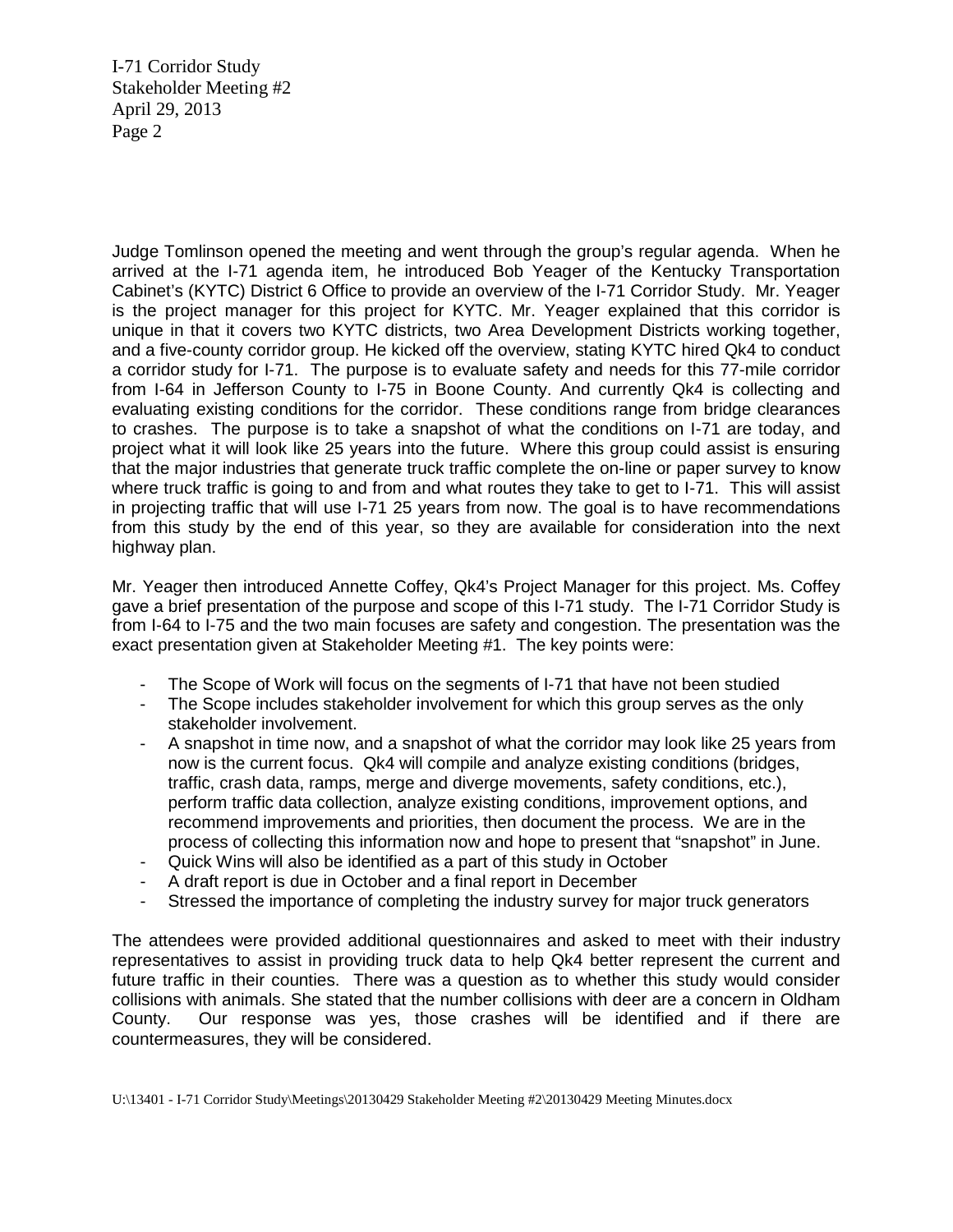

Groundbreaking by Design.

## **MEETING MINUTES**

| Project:       | I-71 Corridor Study<br>Jefferson, Oldham, Henry, Trimble, Carroll, Gallatin and Boone Counties<br>Item No. 99-394.00 |                                               |
|----------------|----------------------------------------------------------------------------------------------------------------------|-----------------------------------------------|
| Purpose:       | Project Stakeholders Meeting #3                                                                                      |                                               |
| Place:         | General Butler State Park - Carrollton                                                                               |                                               |
| Meeting Date:  | December 12, 2013<br>12:30 p.m. EDT                                                                                  |                                               |
| Prepared By:   | Bruce Siria                                                                                                          |                                               |
| In Attendance: | Mikael Pelfrey                                                                                                       | KYTC, Division of Planning                    |
|                | Judi Hickerson                                                                                                       | KYTC, District 5 - Louisville                 |
|                | Chris Allen                                                                                                          | KYTC, District 5 - Louisville                 |
|                | Frank Downing                                                                                                        | Owen Co. Industrial Authority                 |
|                | Carolyn Keith                                                                                                        | Owen Co. Fiscal Court                         |
|                | Richard Polk                                                                                                         | <b>EOP</b> Architects                         |
|                | Ken Marks                                                                                                            | <b>KCTCS</b>                                  |
|                | John L Brent                                                                                                         | Henry Co. Judge-Executive                     |
|                | Susan Lancho                                                                                                         | Kentucky-American Water Co.                   |
|                | Mike Stafford                                                                                                        | Owen Electric Cooperative                     |
|                | Ken McFarland                                                                                                        | Gallatin Co. Judge-Executive                  |
|                | <b>Steve Dale</b>                                                                                                    | <b>Kentucky Connected</b>                     |
|                | Harold "Shorty" Tomlinson                                                                                            | Carroll Co. Judge-Executive                   |
|                | Jerry Powell                                                                                                         | Trimble Co. Judge-Executive                   |
|                | Greg Goff                                                                                                            | Carroll Co. Community Development Corporation |
|                | Robert Yoder                                                                                                         | Carroll Co. Community Development Corporation |
|                | Jeff Thelan                                                                                                          | Northern Kentucky Area Development District   |
|                | Dave Spatholt                                                                                                        | Northern Kentucky Area Development District   |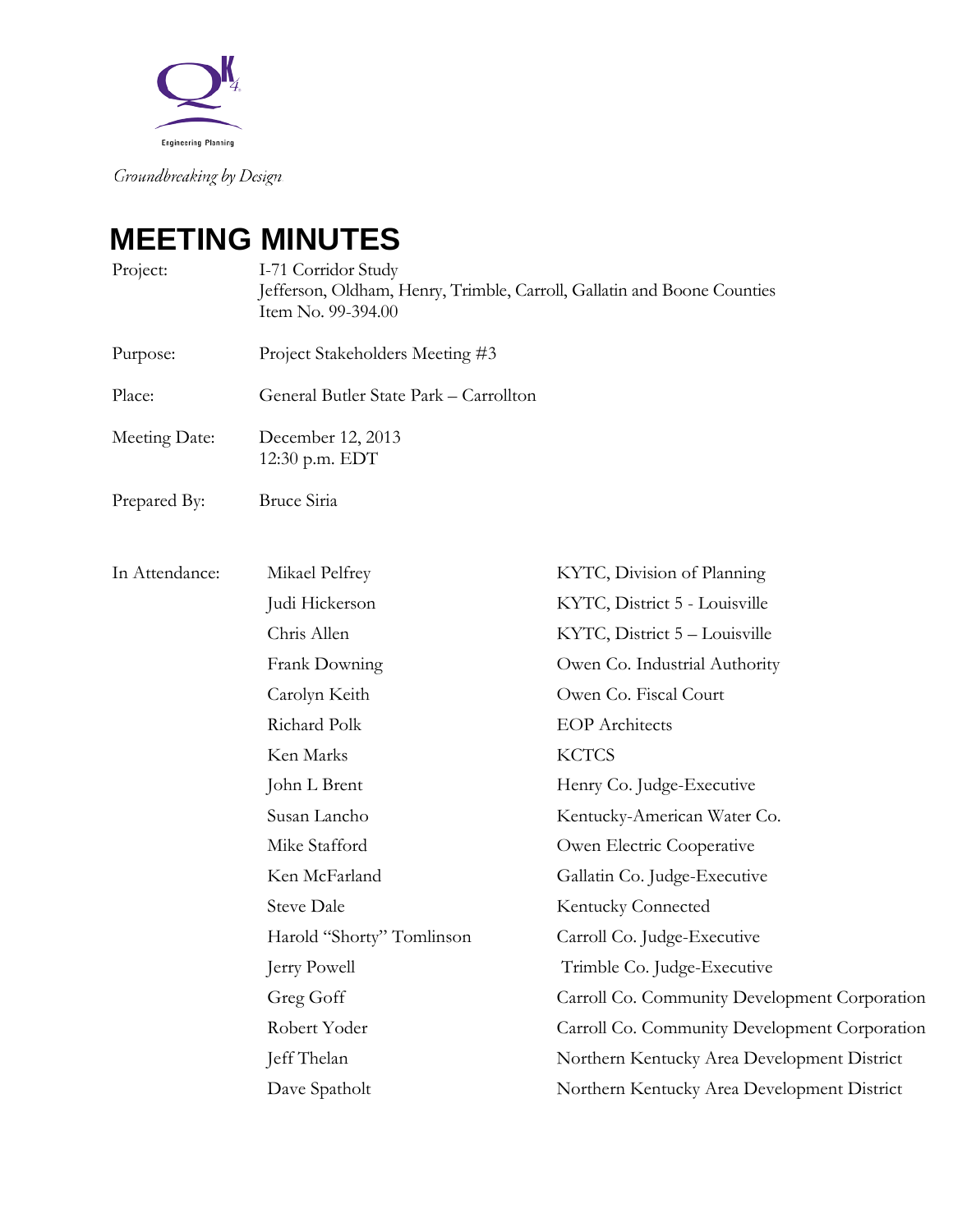I-71 Corridor Study – Jefferson, Oldham, Henry, Trimble, Carroll, Gallatin, and Boone Counties December 12, 2013 Project Stakeholders Meeting Minutes Page 2 of 3

| David Voegele         | Oldham Co. Judge-Executive |
|-----------------------|----------------------------|
| Felicia Harper        | <b>KIPDA</b>               |
| Randall Embry         | <b>KIPDA</b>               |
| Nancy Jarett          | ATT                        |
| <b>Bill Osborne</b>   | Carrollton Utilities       |
| Phyllis McLaughlin    | Carroll Co. News Democrat  |
| Renee Bruck           | Madison Courier            |
| Susan Carlisle        | <b>KCTCS</b>               |
| <b>Annette Coffey</b> | Qk4                        |
| Jeremy Lukat          | Qk4                        |
| Tom Springer          | Qk4                        |
| Albert Zimmerman      | Qk4                        |
| Bruce Siria           | Qk4                        |

(Note: These minutes reflect only the portion of the December 12, 2013 meeting that concerned the I-71 Study.)

After attendees introduced themselves, Mr. Pelfrey provided a brief project overview.

Ms. Coffey provided an overview of activities conducted since the last meeting in April. Since that meeting, existing roadway conditions have been inventoried, several previous planning studies of portions of the roadway have been reviewed, and traffic and crash data have been collected and analyzed. Current roadway conditions were then compared to current design standards to identify locations of concern and potential need for improvement. The purpose of the project was to identify safety and congestion issues and propose project solutions to improve both.

Qk4 forecasted future year traffic volumes and congestion out to the year 2038 (25 years). Congested locations were then overlaid with high crash spots and geometric design features to pinpoint problem locations. Mr. Siria summarized Qk4's review of more than 1000 crash reports from locations. The crash records from many of these locations did not reveal any discernible pattern, though seven locations within the corridor did have such patterns. Congestion, long vertical grades, and truck volumes along with wet pavements and high vehicle speeds were prevalent at these crash locations, as were vehicle collisions with animals and distracted drivers.

Ms. Coffey distributed a graph which depicted current and future (2038) traffic volumes compared with volumes that signified congested conditions. A list of recommended priority project improvements was distributed for discussion that included major improvements to mainline I-71 (such as truck climbing lanes, widening from four to six lanes, reconstructing vertical and horizontal curves, and adding new interchanges), minor improvements to mainline I-71 (such as median cable barriers, signage, safety barriers and guardrail), and improvements to interchanging crossroads in the